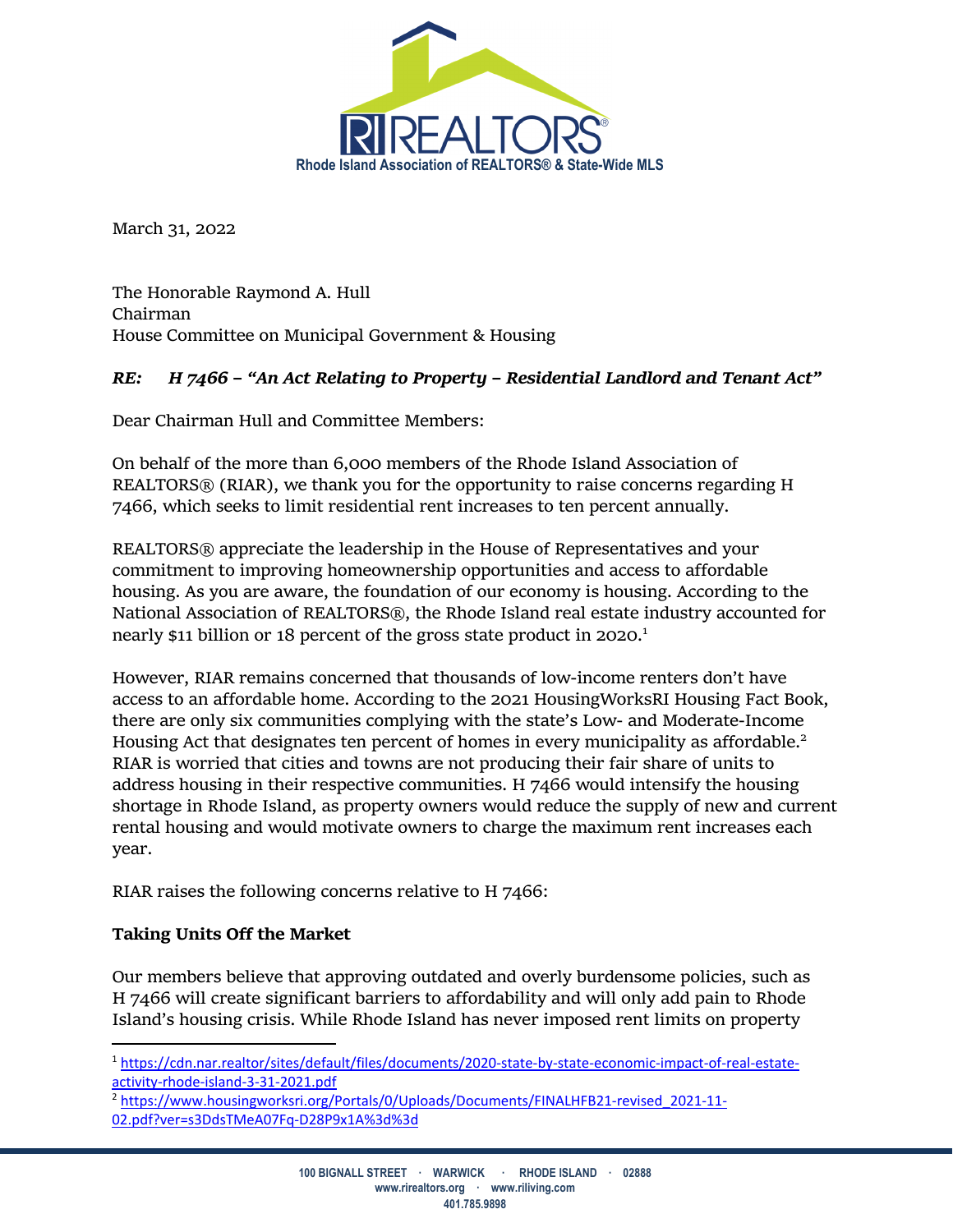owners, RIAR is deeply concerned that consideration of rent control policy would ultimately lead to the removal of units from the local real estate market. Once off the market, apartments would be sold as condominiums or demolished to make room for new single‐unit homes. *At a time when affordable units are sorely needed, can Rhode Island afford to add more households to the one‐third that are already cost‐burned?* By imposing rent control measures, the House of Representatives would exacerbate the core issue of why housing is expensive in Rhode Island: lack of supply. Measures such as H 7466 would only harm the local economy and renters who would ultimately be displaced because of imposing rent control.

## **Regulatory Problem**

If Rhode Island is serious about addressing our housing supply shortage, the multitude of rules and regulations relative to housing development needs to be reduced. Sadly, our state has made the home building trade unattractive to constructing single-unit and multiunit houses, while ignoring density using smart growth techniques. In 2018, research found that on average regulations comprised of 32 percent total development costs.3 Moreover, if H 7466 is approved developers would construct other product types or build elsewhere. *Can Rhode Island continue to ignore the reputation it has built of opposing development to the detriment of residents who are housing cost burdened?*

# **High Taxes**

It is no secret that Rhode Island has some of the highest property taxes in the United States. In fact, WalletHub recently ranked Rhode Island fifth nationally for property tax burdened residents.<sup>4</sup> Moreover, Rhode Island currently ranks  $42<sup>nd</sup>$  nationally regarding property taxes by state.5 Before the House of Representative considers failed policies to address Rhode Island's housing crisis, please think about the impact of high property taxes that vulnerable residents are already paying (directly or indirectly). Moreover, consider how changes in property taxes can burden property owners in rent‐controlled units. *Does the House of Representatives believe that housing providers who own one or two dwellings should absorb higher property taxes, while creating an unsustainable system of housing?*

## **Unintended Consequences**

Studies have proven that rent control hasn't addressed the affordable housing crisis the United States is facing. It is not a surprise that units in major cities are not being built as a result of government overregulation of the real estate market. Another unintended consequence that rent control fails to consider is maintenance and quality of housing all tenants should enjoy. H 7466 would reinforce negative housing conditions which are counter to the expressed intent of rent control policies. If the General Assembly approves

<sup>3</sup> National Association of Home Builders and National Multifamily Housing Council, "Regulation: Over 30 Percent of the Cost of a Multifamily Development" (2018).

<sup>4</sup> https://wallethub.com/edu/states‐with‐highest‐lowest‐tax‐burden/20494

<sup>5</sup> https://wallethub.com/edu/states-with-the-highest-and-lowest-property-taxes/11585